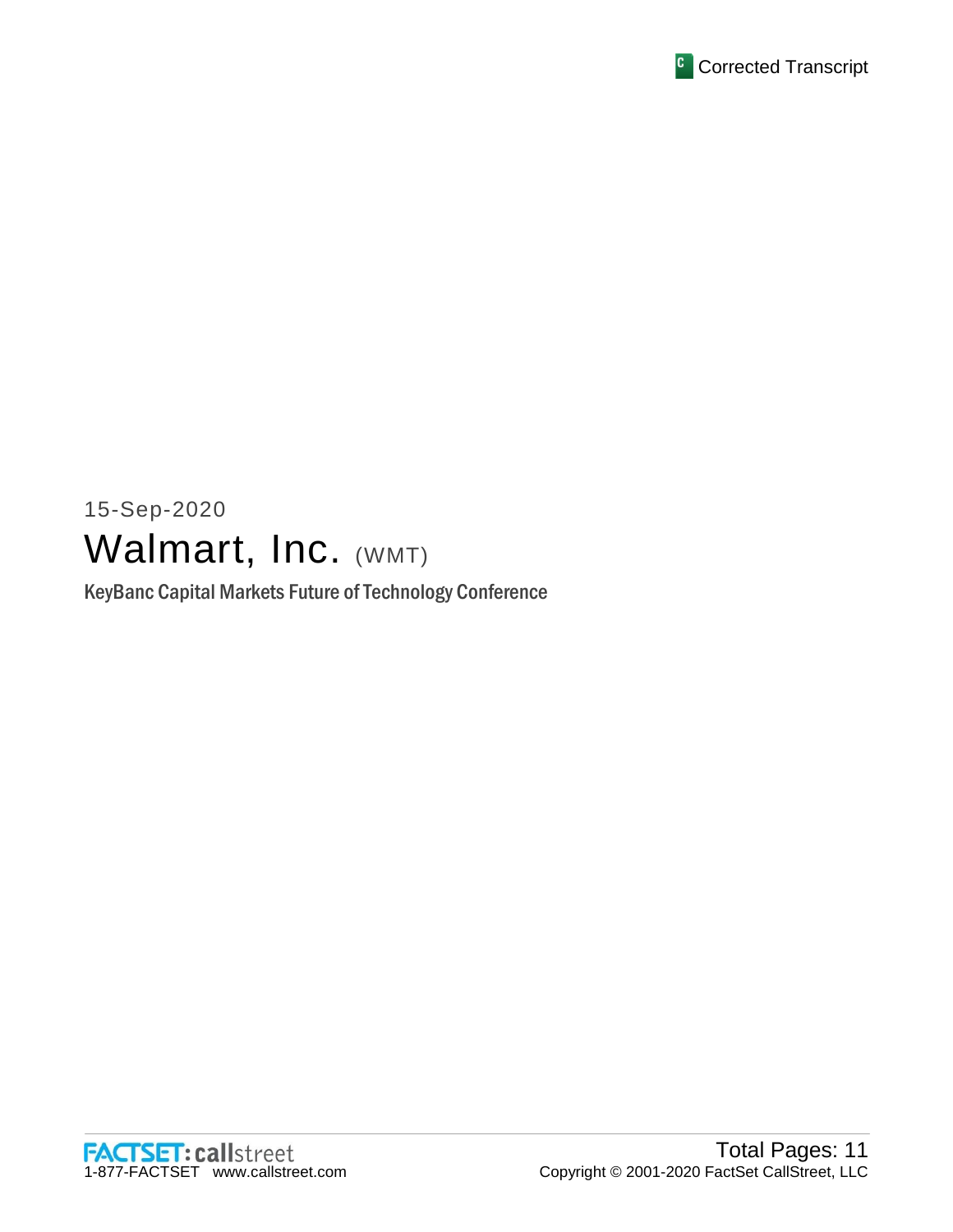# **CORPORATE PARTICIPANTS**

John R. Furner

President & Chief Executive Officer-Walmart US, Walmart, Inc.

# **OTHER PARTICIPANTS**

# Edward Yruma

Analyst, KeyBanc Capital Markets, Inc.

# **MANAGEMENT DISCUSSION SECTION**

# Edward Yruma

Analyst, KeyBanc Capital Markets, Inc.

Well, good morning, everyone and welcome again to KeyBanc's future technology conference. I'm Ed Yruma, KeyBanc's Internet and E-Commerce analyst. I had a – a few quick housekeeping issues I want to go for quickly. First, we'll be having a really interesting demonstration of a new technology called [ph] FaceCake (00:16) that's at 9:30 immediately after this conversation, really want to be innovators in e-comm technology. Walmart actually uses them, so please stay tuned for that.

......................................................................................................................................................................................................................................................

......................................................................................................................................................................................................................................................

We have a fun discussion on collecting watches tomorrow at 5 o'clock, something fun to do, kind of fun and social, please sign up for that. And finally, here for this conversation, please make sure to ask any questions within your web tool. We'll try to get to them as time permits. And I think we have a forward-looking statement to put up.

While that's getting put up, I'll just give a quick introduction. From Walmart, we have Kary Brunner, Dan Binder, Michael Dastugue, the CFO of Walmart US and John Furner, Walmart US. John, Michael, thank you very much for joining us today. I think Walmart really is one of the success stories in a number of times actually in history of retail. And in particular, I remember being in New York and Doug getting on stages and we are introducing that concept of time and really helping customers not only save money but save time. And I think from that kind of first principle came all of your investments in e-commerce, came some of the investments you made in your stores and you really are one of the success stories, so congratulations to you guys.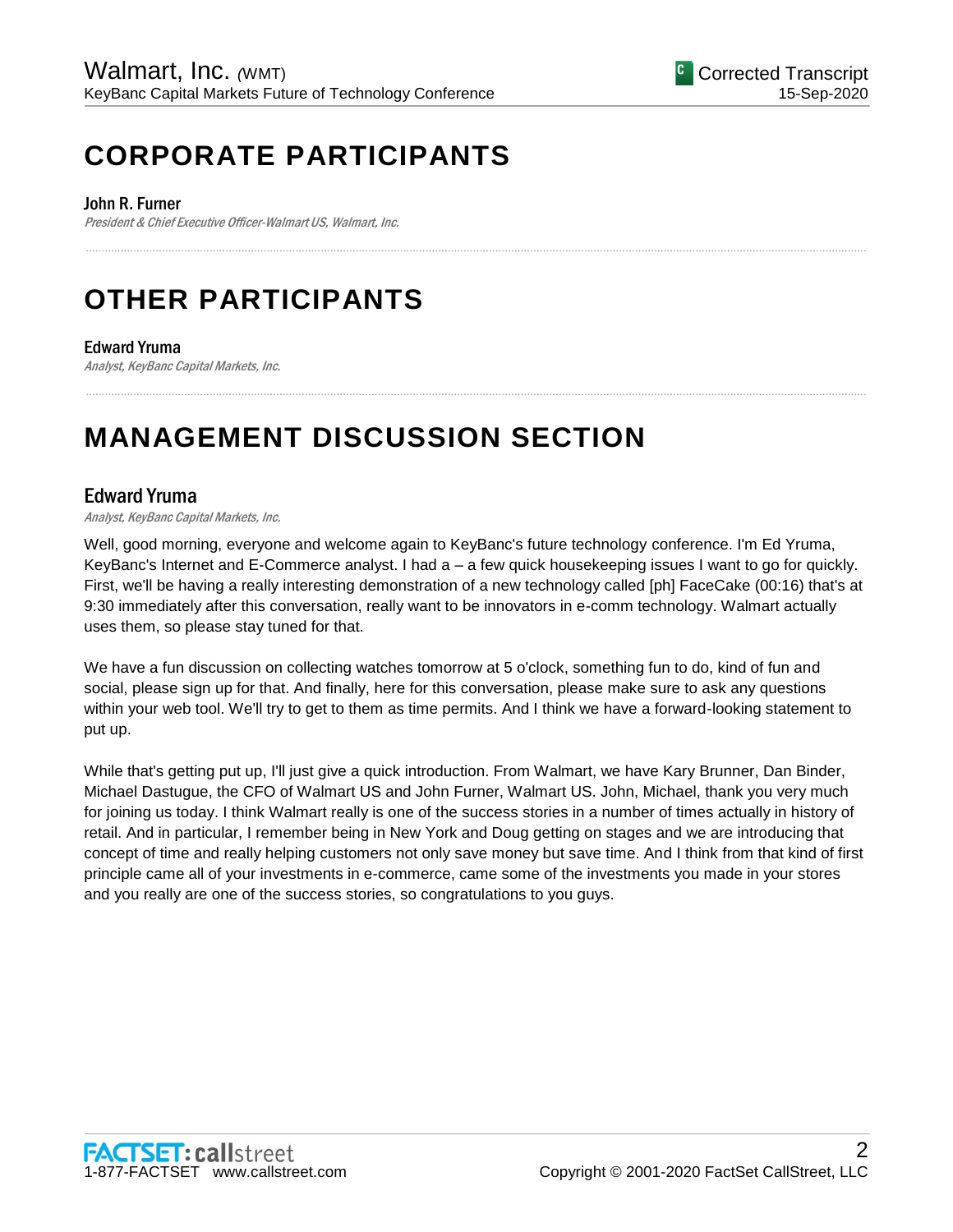# **QUESTION AND ANSWER SECTION**

**Edward Yruma**<br>Analyst, KeyBanc Capital Markets, Inc. Edward Yruma<br>Analyst, KeyBanc Capital Markets, Inc.  $\bigodot$ 

John, I guess some really big news today. Walmart Plus is finally launching. Want to understand kind of the plan a little bit. Do you think it helps attract new customers? Do you think it'll drive greater wallet share with your existing customers and on the delivery side particularly on the same day, how quickly can you scale this offering?

......................................................................................................................................................................................................................................................

### John R. Furner

President & Chief Executive Officer-Walmart US, Walmart, Inc.

Yeah. Thanks for the time and the invitation. First of all, it's great to speak to you and the entire audience. But we are excited today about Walmart Plus, we've been working on this for quite some time. We started with a pilot last year called Delivery Unlimited to learn basically how much – how interested customers would be with a proposition like this. And today we launched officially, so the sites are live. You can join for \$98 a year or \$12.95 a month. And it gets customers access to three key benefits and firstly as you said its unlimited delivery from the store for groceries, for consumables, for general merchandise, and really the entire assortment. The second is, there's a fuel discount at Walmart owned stations, at Murphy stations. Around the country, we'll be adding our Sam's Club stations in the future that's coming at – and that's all \$0.05 a gallon and the third is Scan and Go and we're going to talk about technology, so we can come back to that.

But you know our view is, this is a really attractive offer for just anyone who's interested in value and time. And like you said a few years ago we added time as an active part of the conversation to the value equation. We always talked about quality and price, but you [ph] must have to then (03:02) subtract time taken away from customers as an attractor from the value equation. And so, what this membership does amongst other things that we're doing in the business is give people time back. So that this time busy or time start, busy family that we're focusing on and they're able to stay in stock, stay replenished and then they get their – the time of their life back to do the things that are important to them. And this year more than ever I think we've seen the customer probably skipped four years or five years of just natural evolution and growth and jumped right ahead into commerce in ways that we probably would have expected two to three years from now and we're here now.

So, the work that's been done up to this point and you mentioned in the company's history a lot's been done over many years to keep us in a position where we can prepare for things like this and then we also we love the change of Walmart. That's the thing that we say that is most constant is we're always looking for changes and certainly this year there have been lot of changes and I'm sure there'll be more to come.

......................................................................................................................................................................................................................................................

### Edward Yruma

**Edward Yruma**<br>Analyst, KeyBanc Capital Markets, Inc.  $\bigotimes$ 

Can you talk a little bit about scaling same day delivery. And I know you have a variety of providers. You've stood up a Spark network which is your kind of in-house solution. How quickly can you scale that and maybe talk a little bit about Spark and kind of why are you leading into that?

......................................................................................................................................................................................................................................................

# John R. Furner

President & Chief Executive Officer-Walmart US, Walmart, Inc.

Yeah. Sure. Scale over the last few year has come really through capital investments in stores and offering pickup in stores where we didn't have pickup in the past. And we're – about 3,500 stores now working on a plan to finish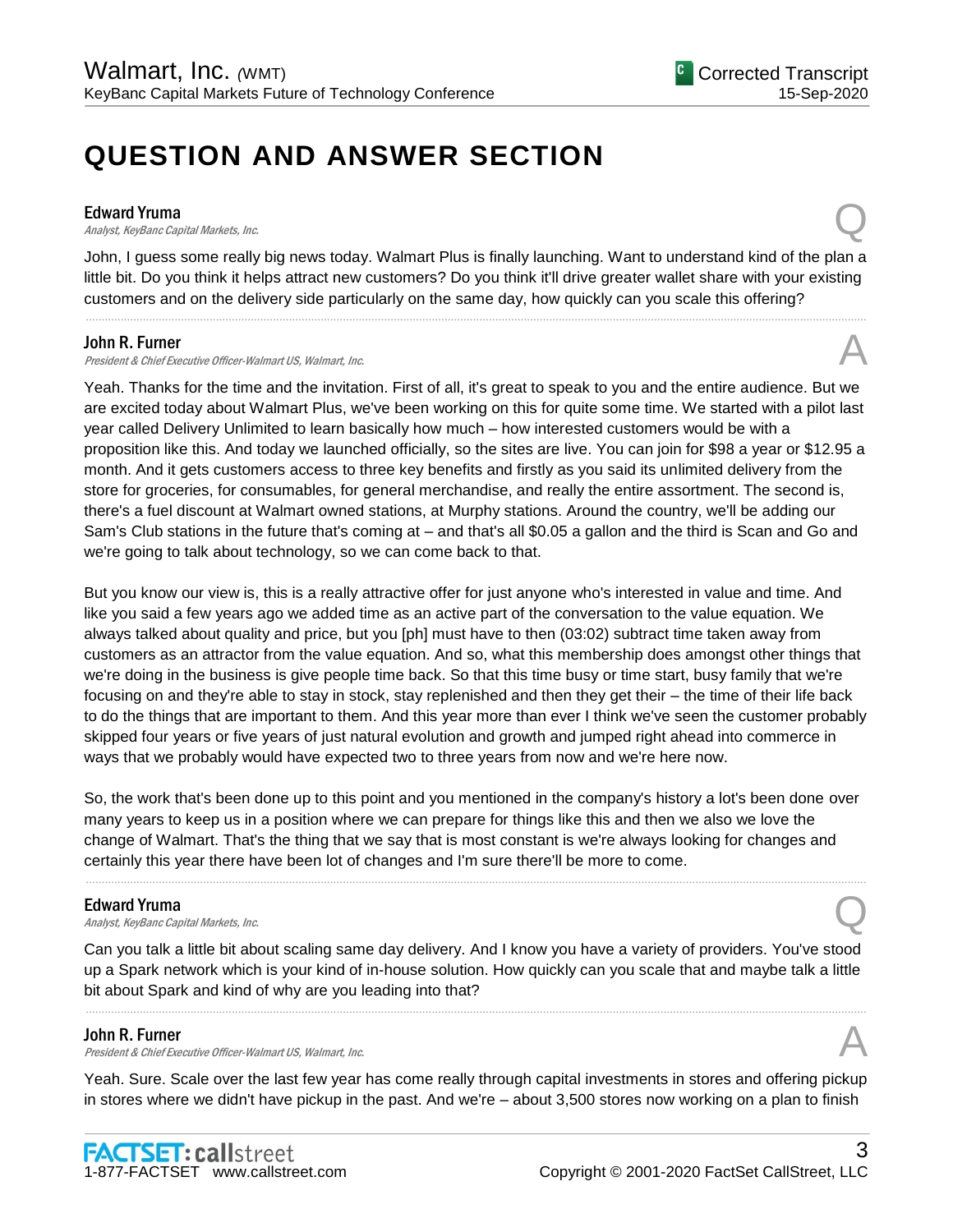# Walmart, Inc. *(WMT)* KeyBanc Capital Markets Future of Technology Conference

out the entire Supercenter fleet over the next year or so. So, that's been the first reflections and then second the productivity that we've been able to get in stores using things like AI and prediction and ML to power when people are going to shop to help us substitutions. We're also now able to because of the way we pulled eCom merchants and the store merchants together to have an omni-merchandise team. We're able to use this, this call it the search data, the intent data to help us think through things like replenishment across the course of a week.

So, the number of slots now can expand pretty well across the fleet. We've got a wide range of what's offered, and that number is getting bigger every day. And then finally, you see we're talking about the last mile networks. We use number of providers. We have a number of third-party services. We do have the Spark network which allows drivers to sign up and then take orders. Come to a Walmart Supercenter pickup an order and delivery it same day and that's gone well and then we've got other tests that we're thinking about along the way. You probably saw in the last couple of weeks we also announced two pilots with drone delivery services. One is with Zipline that's a fixed-wing autonomous drone and then also a Quadcopter drone with company called FlyTrex.

So, Spark can work on the ground, it can work in the air. We're going to learn everything we can becaumpnase ultimately what we're trying to do is help the customer do one of three things and do that really well. And we want to help the customers shop in the store if that's what they choose to do. Second, we want to be there, the customer needs to pick up and then third if a customer has something delivered, we can handle all three and we'll be able to do that in a number of different ways, but we're going to make this a really seamless choice for the customer.

......................................................................................................................................................................................................................................................

# Edward Yruma

Edward Yruma<br>Analyst, KeyBanc Capital Markets, Inc.  $\bigodot$ 

You've had a number of different roles throughout the Walmart organization, one that stuck out in my mind is really when you were at Sam's and I think you really innovated with some interesting in-store technology like selfcheckout. I know that this is kind of a component of Walmart Plus, but what other opportunities do you have to deploy customer facing technology inside of the Walmart superstore. And obviously one of your competitors is focused on just walk-out shopping, do you think we'll see this at a Walmart over time.

......................................................................................................................................................................................................................................................

# John R. Furner

President & Chief Executive Officer-Walmart US, Walmart, Inc.

Yeah. Let me start with Sam's for a second. Sam's over the last few years has become an innovation hub for the company and I just compliment the team there. They've done fantastic work over the last four or five years. It was exciting to see now as I think anything happened a few years ago is now accelerating and innovations coming on the Sam's are fantastic and things like Scan and Go. There are a couple more that we're working on. We're able to just take from Sam's and put them at scale at Walmart because of the way that they're thinking for the tech.

So, I think a lot of innovation will continue to happen there, but also for Walmart and innovation happens all around us. I think what's interesting this last year is the pace of consumer change has gotten to a point where innovation and ideas can come from just about anywhere in the globe. So I've also spent a few years living in Asia and got to see the pace of the change that was different from what I've been used to growing up in jobs all around the US and also saw what happens when an entire generation of technology was skipped. So that was a part of the world where desktops and laptops were never that prevalent and then these big civilizations [ph] the society (07:54) just went straight to mobile.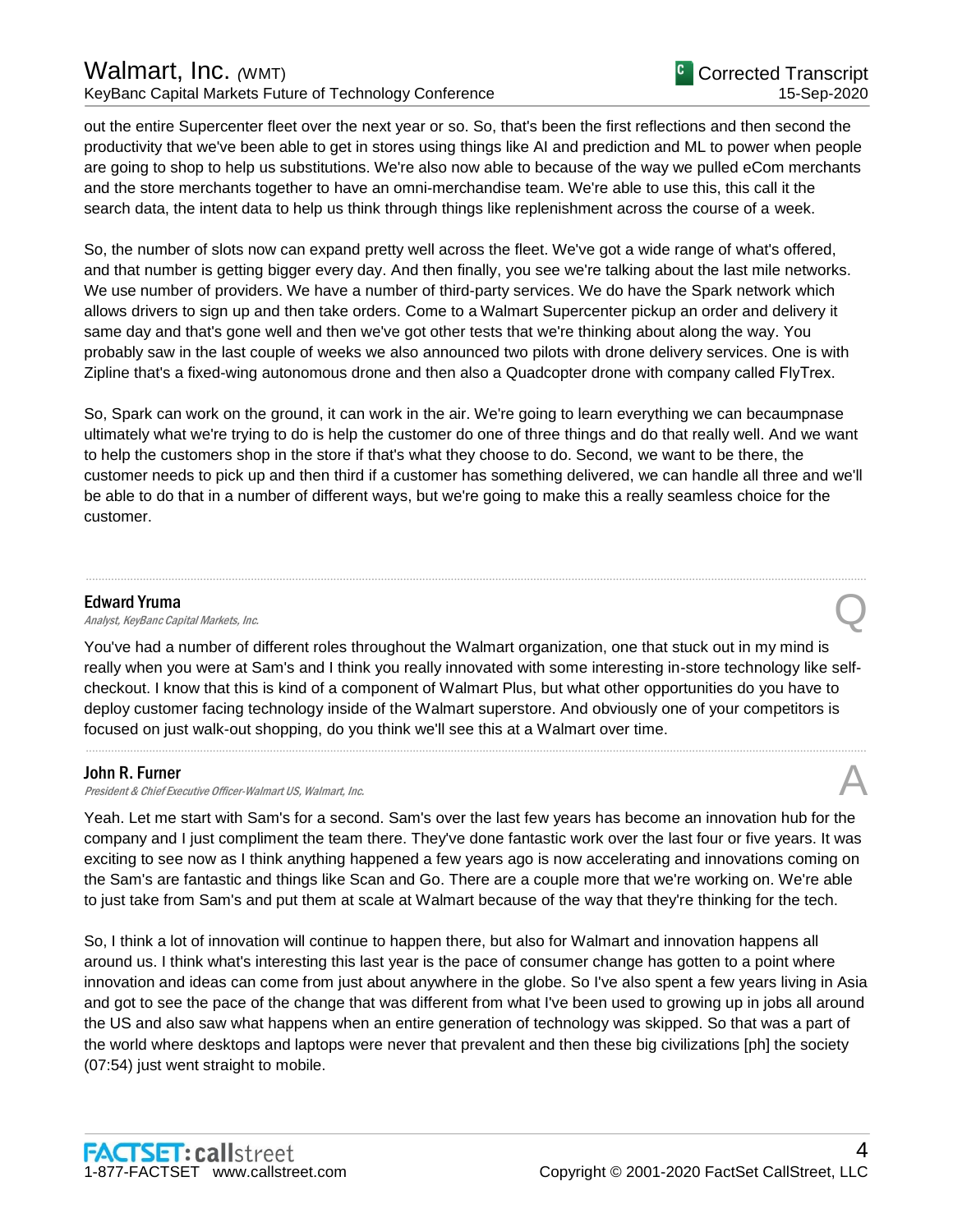# Walmart, Inc. *(*WMT) KeyBanc Capital Markets Future of Technology Conference

So, when you start with a commercial mindset and a mobile mindset first, then we're able to put things at scale, but feel like they would have been developed just very recently. So one of the applications that we've just put in front of the field is an application called Ask Sam, which is something that we highlighted in the launch of Sam's Club and every day associates all over the country are asking literally tens of thousands of questions and the questions are everything from functional questions to merchandised questions, to the schedule and this input of questions gets us in a position where we can really analyze the things that are important to our associate base then go react to those and build them better solutions to take the friction out of the workplace.

And so, this year given the number of changes that we've had, everything from store hours to installing PPE, at a point we had one door closed in the stores. We had to meter people. All these changes that our associates went through, and it's enabled us to quickly in real-time recognize the things that are top of mind. They're thinking about it, what they need from us, so that we can be great servant leaders when it comes to supervising this workforce through this global pandemic, we find ourselves in.

......................................................................................................................................................................................................................................................

# Edward Yruma

Edward Yruma<br>Analyst, KeyBanc Capital Markets, Inc.  $\bigodot$ 

You know, you've demonstrated at Analyst Day I think some of the robotics you're trying to add like Bossa Nova, Alphabot. I know that you have some prototype stores where you have some automated fulfillment capabilities. Can you talk about kind of robotics in general both in-store and in your distribution centers? I guess how are you embracing them? Or can they make your teammates work more efficiently and how can it take cost out of your process?

# John R. Furner

President & Chief Executive Officer-Walmart US, Walmart, Inc.

Yeah. Sure. Great question, Ed. I think about it really in two parts, when you separate what's happening with the robotic experiments that we've been a part of and then, what we're doing in the supply chain, it's a combination of computer vision and then, augmenting the parts of the physical workplace that are harder to make the work easier for our associate teams. And I want to take those one at a time. Our first Vision is a – is basically an electronic representation of what we do in retail just about every day. We walk through facilities. We look around; we observe, we accumulate the things we see and then we apply years of accumulated judgment to decide what we should do. So, some of the experiments that we have done successfully, one I want to talk about is something we refer to as IRL and that's a lab in-store A that we've been running over the last couple of years. That's – that's an experiment that has now been integrated into the core business and its helping us determine where inventory is, the way that inventory is moving out of the building and helps with things like inventory control, so that you can be in stock for customers. That was an experiment we did in-store A, and store A is our innovation hub. But we just integrated that back into the core business, so it's an example of how Walmart thinks like a startup, we can think small like a startup, create a company inside the company let it run a bit and then bring it in.

And so, Vision helps the management teams and the Home Office associates know better what's going on in realtime. Then as far as, what do the robotics do that are so helpful. I'll start with if you're an associate in the store or let's say you're a Store Manager, every day you focus on staffing your store, keeping your store clean for customers, being in stock and then being in the best position so that a customer can buy something off the shelf, take it to the front end [ph] of the sales (11:14) or we can pick it off the shelf and then dispense it through one of the pickup operations. So what the robotics and the supply chain are helping us do is deliver inventory that's palletized, ready to go, by aisle and so an associates no longer having to unload trucks in the back that are fully loaded, sorted out, get it to the right department, it's just sort of a streamline process where what comes in is ready to go directly to the counter and it's set in order. So, for our associates the most valuable part of the work is, as I said getting the store back in stock. We're taking a lot of workout [ph] that leads (11:47) up to the point where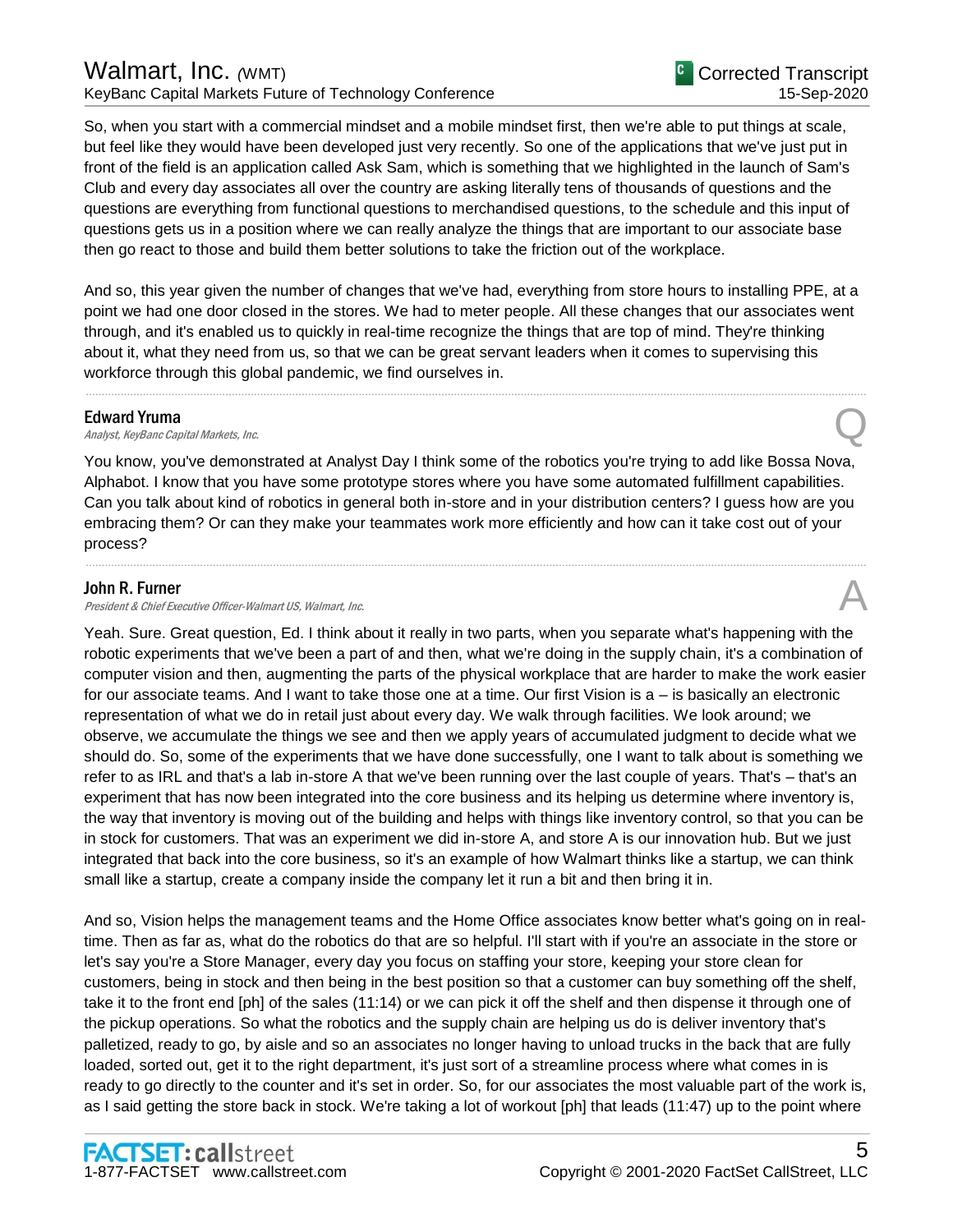our associates can keep us in stock so that we're ready for either a customer to buy or pick. But I think, these innovations will continue over the next few years and the pace of change from my view and the way we see it is just going to continue to accelerate.

......................................................................................................................................................................................................................................................

**Edward Yruma**<br>Analyst, KeyBanc Capital Markets, Inc. Edward Yruma<br>Analyst, KeyBanc Capital Markets, Inc.  $\bigodot$ 

Could you talk about just innovation broadly. I've gotten a lot of questions from investors about how is Walmart getting so innovative. But actually, quick history lesson, right. I mean back to Mr. Sam's days, right, Walmart has been one of the innovators in technology and retail really since the beginning. How do you determine what innovations get scaled? Are there particular criteria you look for and kind of what [indiscernible] (12:23) versus what's kind of just a fun experiment?

......................................................................................................................................................................................................................................................

## John R. Furner

President & Chief Executive Officer-Walmart US, Walmart, Inc.

Yeah, great question and it is true that if you go back over the course of history of the company, the innovation has always been present, from the 80s putting barcodes on inventory or the large communication satellite network that Mr. Sam put in and helped us lead into the future. But in every one of these ideas, we have to experiment. And so, we can start small with experiments. We build MBPs. We've organized our teams to work like product management team and product management not being the color of apparel or the size of patio set. But building a tech product with business product, tech and engineering all represented formally integrated into process and we experimented on them and we try things. And the first thing you have to do is be willing to say that that experiment is not going to work and shut it down. And that's hard sometimes. And when I have an idea or you have an idea, want it work, it's easy just to keep pushing and then in the time doing the – getting the point where we could build a solution and then we go try to find a really nice problem that's attached to. So, what we're trying to do at Walmart is first, identify what we see our points of friction for the consumer first and then the associate second. And when we've got these listening tools like I mentioned for associates for Ask Sam, but we also take all sorts of feedback from customers. So, problem identification is one. And then just creatively, quickly, within a week or two, experiment and get a product out and put it in front of users or front of associates or customers and see if there's any take on it. And if there is, then we can build on it and then we can move to pilot and rollout, or if it doesn't go anywhere, we can just shut it down. So, we're thinking about innovation now and scales of days or weeks or months, not in terms of months or years. We frequently in the company have talked about, we used to do strategy once a year and we would make sure that our strategy was ready for the next year, which led to a payment planning cycle.

Now my team, if you look at our calendar, what we've worked on, you could – you would think we're having strategy meetings every week, which we are. And it doesn't mean that we're changing the overall direction of the company long-term, you know, absolutely not. But within the direction that we're going for the customer, we're constantly working on what's next. So, this year things like express delivery that was an idea that we knew that we needed to work on, and we had it out within just about three weeks from the idea of a pilot. We've got another big group of changes in optimizing supply chain at the local level, those are things that the team have now implemented, it took them just six weeks from the idea until they could launch. So, we've got to be out in days or weeks not weeks or months.

**Edward Yruma**<br>Analyst, KeyBanc Capital Markets, Inc. Edward Yruma<br>Analyst, KeyBanc Capital Markets, Inc.  $\bigodot$ 

Yeah. I think Doug has mentioned a couple of times that advertising is a strong area of interest. You know obviously Walmart US could be a big focus of that. I guess where are you today? And probably more importantly,

......................................................................................................................................................................................................................................................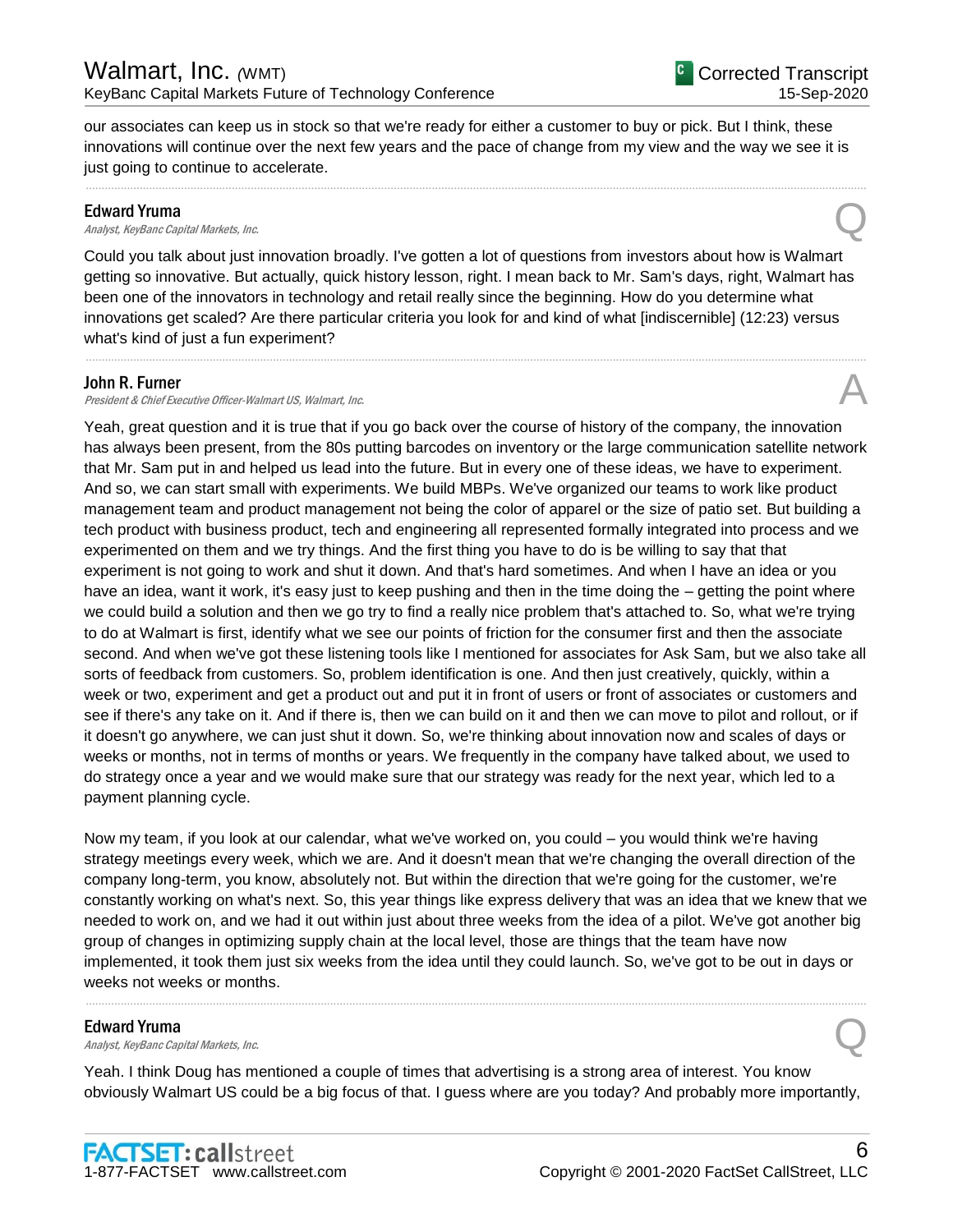and how would you score your data efforts and really trying to understand what consumers are buying why, and how then over time do you integrate that with an advertising effort?

......................................................................................................................................................................................................................................................

### John R. Furner

President & Chief Executive Officer-Walmart US, Walmart, Inc.

Well, data is going to be a huge part of every decision we make going forward, and we try to think about data as just like currency, data is so valuable, and it's the integration of the data and then centralizing data around the customer experience that matters, and now how are we going to score it? I think we're in the early stages, we're in the early innings of course I think if you asked me the same question in a year, I think we'll be much further along. I'll probably give you the same answer because the way you can use data it just evolves so quickly. But just in the last – within this year actually, within the last couple of quarters we've integrated really all of the business teams who are leading the e-commerce business and the store business and at points in time you'd almost feel like we were running two businesses independently and at times they almost competed with each other. Then over this last year the two teams have come together. So, the supply chain team has been integrated, the merchandising team probably most important strategy that has been integrated. We've now got one marketing team all thinking about the customer strategy in lieu of thinking three things as a channel strategy.

So starting with the customer, we've made a lot of progress in identifying the number of customers that we have at an individual level as you know we don't do loyalty programs, we've always worked on an everyday low price philosophy which gives access to all customers – equal access to all customers. The low pricing that Walmart has to offer. And so, identifying people at the customer level has been our priority. But now with people that are shopping digitally and the improvements we've made in the digital experience as I just said Walmart Plus is another way that customers will get to know Walmart, we'll get know customers. But taking on this data and integrating it by person that now is enabling us to do things like give you push notifications and predicting the things that are going on in your life and we've got a lot to learn and some we're getting right some we've got – we make mistakes on and we're learning as we go. But Walmart having the portfolio for the – portfolio does from healthcare to the pharmacy to the things that you buying a grocery basket, understanding who in your family or who's living with you is important so that we can serve you in any occasion that the sign up process. I just went through yesterday for the second time when Walmart Plus was going live just leading into today. We start with a two-week free trial, but if you'll answer a few questions, then we'll give you the first 30 days as a trial and the questions are just basic things, which is a seamless process, how many people live in your home, do you have pets in the home? So just this basic information is really going to help us know exactly what it is we need to do to serve our customers well.

**Edward Yruma**<br>Analyst, KeyBanc Capital Markets, Inc. Edward Yruma<br>Analyst, KeyBanc Capital Markets, Inc. Quarter Capital Markets, Inc.

Yeah. That's probably a really good segue to the integration of the apps. I think you guys call it orange and blue apps, but...

......................................................................................................................................................................................................................................................

......................................................................................................................................................................................................................................................

......................................................................................................................................................................................................................................................

# John R. Furner

President & Chief Executive Officer-Walmart US, Walmart, Inc.

Yeah.

Edward Yruma Edward Yruma<br>Analyst, KeyBanc Capital Markets, Inc. Quarter Capital Controls and Controls of Controls of Controls and Controls (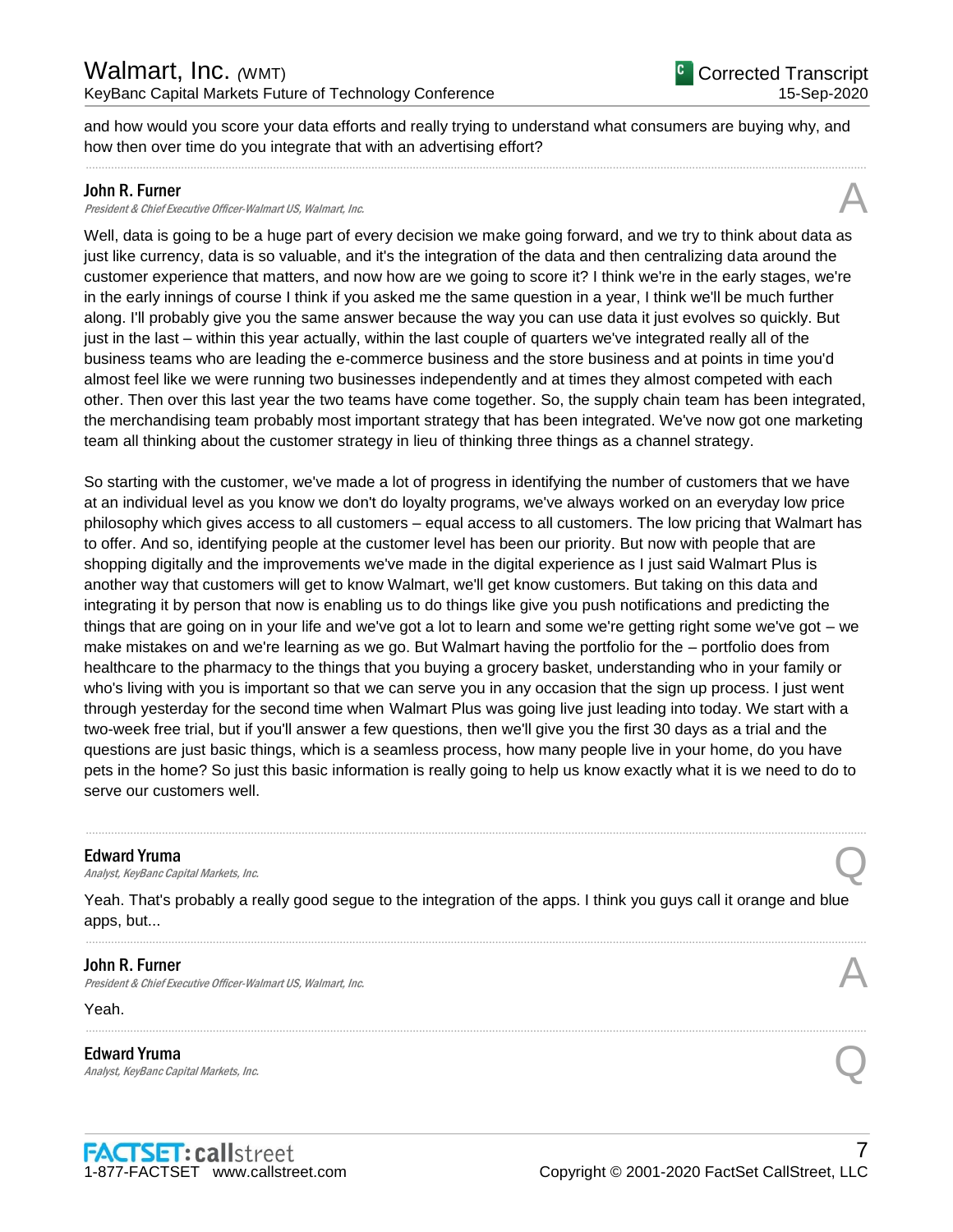It's the grocery pickup app and the kind of walmart.com app and I guess kind of thinking longer-term is it hard to take a customer that is already successfully engaging in the grocery pick up and you get them to buy from general merchandise and over time what are the changes do you think will happen now that you've kind of integrated the e-commerce shopping environments?

......................................................................................................................................................................................................................................................

### John R. Furner

President & Chief Executive Officer-Walmart US, Walmart, Inc.

Well, those are definitely the conversations that Michael and I and the team are having last fall and early this year is what do you do when you have two shopping apps that are really both already operating at scale? So the upside, of course is the customer's experience gets easier and the supply chains can work more fluidly and that's an important point I'll talk about that in a second, but the risk was of course if you disrupt the things that are going so well, there's always a risk that you can lose a customer or customer experience and from the standpoint of a merchandise buyer or a store manager, an app operator, their KPIs we could come at risk if we did that.

So we made the decision early in the year that it was time to get customers in one spot and aggregate customers, so that they could have the full benefit of the Supercenter at the right point and the entire supply chain and what happens and – or what was happening in the two app experience is once you picked an app, you really had picked an entire supply chain and supply chains this year and I'm sure as everyone knows have been shifting pretty dramatically, but in our case in the physical supply chains, if you went into the orange app you were basically opting in to shop at the store and the supply chain that supported the store. If you went into the blue app then you're opting into the fulfillment center network and the supply chain and the merchandise teams you had chosen, the assortment and the pricing and go to the supply chain app. So, these two supply chains are working in parallel and by emerging the two apps which we did, which really started in April, pushing the two together and by June we had shutdown, [ph] with the wind up (19:53) we retired it. We had a quick retirement celebration for it, it did a lot for us and we gained a lot from it and we learned a lot from it.

So by pushing customers into one app which is right now still one app, two hallways, those are starting to come together and we've got a plan to get it to very seamless experience but that's now enabled us to use all of our supply chain assets effectively to serve customers however they wish to be, however they wish to be served, but there's still friction in the process.

I wouldn't want to say that it's all solved and it's right, there's still – it still takes some consumer education, which of the two hallways in our app by the yearend that shop the store mode or you're going to go into Walmart.com where the services are or some tabs are. So, we've still got – we've still got some work to do there the next few months to make this much easier for customers and for associates. It all goes back to as I said before, customers wanting to buy something in the store. They want to pick it up. They want to have it delivered. And that's about that's about as complicated as we should make it for the customer [indiscernible] (20:52) the rest.

......................................................................................................................................................................................................................................................

# Edward Yruma

Edward Yruma<br>Analyst, KeyBanc Capital Markets, Inc. Quarter Capital Markets, Inc.

You know I think when investors or analysts start thinking about technology, we think about robots, we think about apps, we think about it. But actually I was really struck I think this was a couple of years ago at your shareholder meeting, where you talked about some of the strides you're making fresh and in particular really taking time out, right, getting the barriers to me faster, making sure that you're linking closer to fields and helping people plant. I guess how do you use technology and logistics to actually mean to improve supply chain and over time how is that a competitive advantage?

......................................................................................................................................................................................................................................................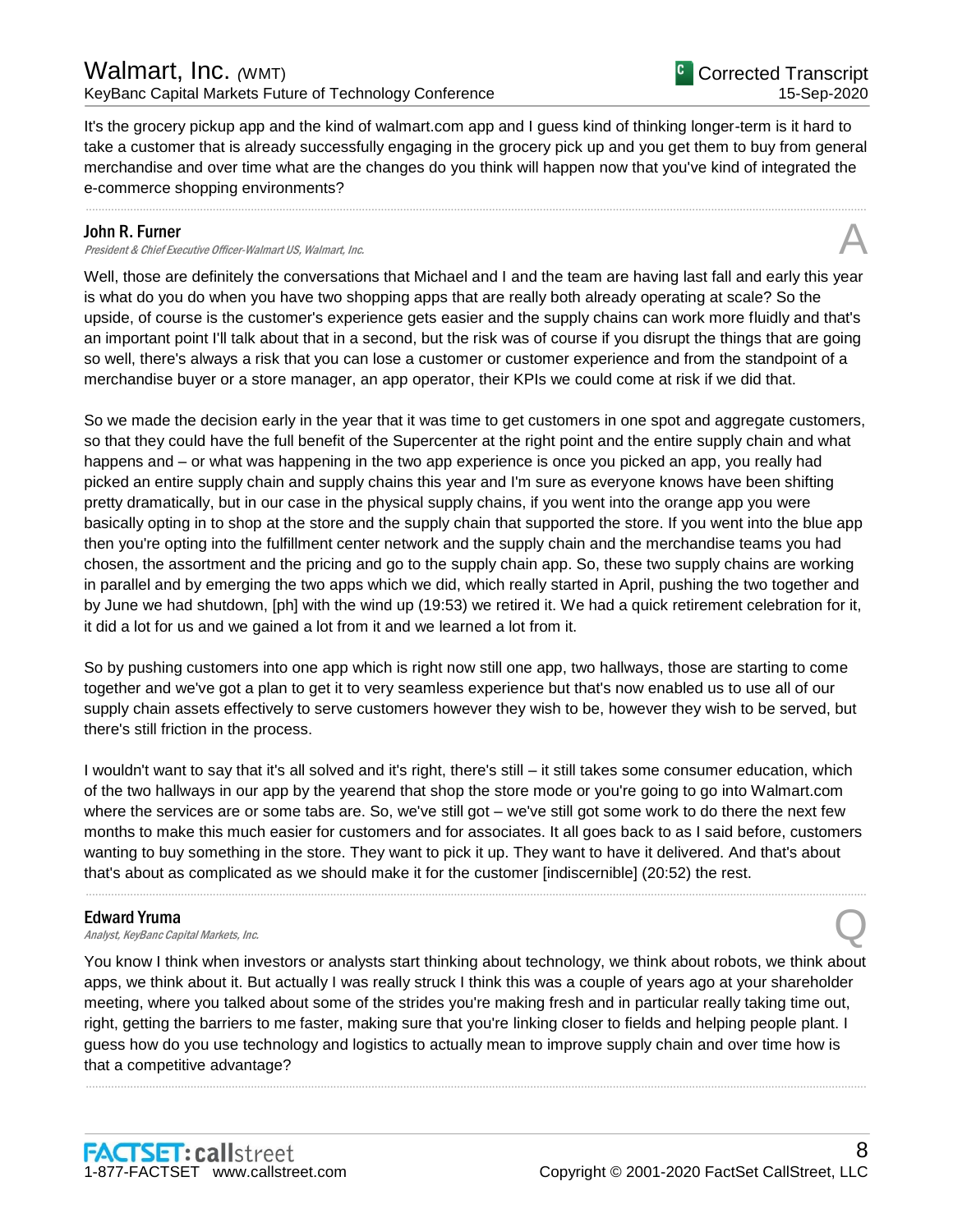# John R. Furner

President & Chief Executive Officer-Walmart US, Walmart, Inc.

Well, I'll start with retail, you only go into retail if you execute well and customers, I say this all the time to our team. People and customers in retail are loyal in the absence of something better. So as – any time that someone can out-do your offer or give someone something that's fresher or it's a better value, you're always at risk. I'm we – I feel like we're auditioning for our customers business every single day when we open, and we are because we owe them a great experience and great quality in each and every transaction. And so, what's [ph] been and then (22:01) over the last few years, as you said you've got it right, as we took days out of the supply chain and we did that by monitoring the time and temperature where things are picked up and then track them through the entire supply chain whether that was offshore in the country and then we looked for every point that something was making a stop or there was a handoff or a consolidation point that we could be more direct and the most direct way for us to work is from field to distribution center to the store. Now clearly with the international supply chains there will be points of consolidation whether it's out of order or a border that something is driven across and it's one of the most global supply chain to deal with and fresh obviously is produce and that's just because of the seasonality and where things are grown at certain times of the year, it's just the nature of how it's done.

But using technology to track all the movements and then regress our way back into the most direct route from point of supply, temperature being maintained all the way across, things like bridge levels (22:59) being measured in the distribution centers at a rate that's effective are all really important and those are just – and those aren't as much about tech as they are just great retail basics, but it's recording each step and every movement to understand the best way that you could reroute things so that things are more important for – are more fresh in the future. And I would also lastly just on fresh, it's so much of this has to do with predicting demand and using things like our online grocery shopping application, the old orange app and form, when people are going to buy and what they're going to buy has been a lot of help this year, as customers have shifted so quickly from shopping in store to pick up or shopping in store or the e-com the AI tools that were – the team are using to help not only predict when people are going to buy and what they're going to buy if they're going to have it delivered or not has really helped the team at Walmart accelerate to be able to serve this year. And so, all these tools looking forward is as you said earlier, it all goes back to using that that the wide breadth of data that's provided from each of these transactions.

# Edward Yruma

**Edward Yruma**<br>Analyst, KeyBanc Capital Markets, Inc.  $\bigotimes$ 

We had a question from the audience about some of your early efforts in healthcare. It seems like you're trying to kind of reinvent a very difficult part of the economy or of society and specifically [ph] I want to (24:21) how you're using technology to make this effort potentially more scalable long-term?

......................................................................................................................................................................................................................................................

......................................................................................................................................................................................................................................................

# John R. Furner

President & Chief Executive Officer-Walmart US, Walmart, Inc.

Well, this week we're opening our sixth Walmart health clinic. We had five up to this point. Our first just anniversaried in Dallas, Georgia a year ago and Dallas, Georgia I wasn't involved in the opening the design of it, but it to me it feels like the supercenter of health. It's a great environment. We center the experience around the customer. Pricing is very transparent. So, when you walk in, you'll see the services and the price list which is the maximum you would pay. So, there are no surprises when you check out there's someone there that's helping anyone who needs to get insurance. They'll help them get insurance and then the services it's a wide range from hearing optical, mental health, general practitioner, dentistry, I'm sure I'm missing [indiscernible] (25:13) small lab in the clinic. But they can do just about anything you'd want to for, I'd say a

general diagnosis and understand the state of the patient. And from there a number of things can be done. Now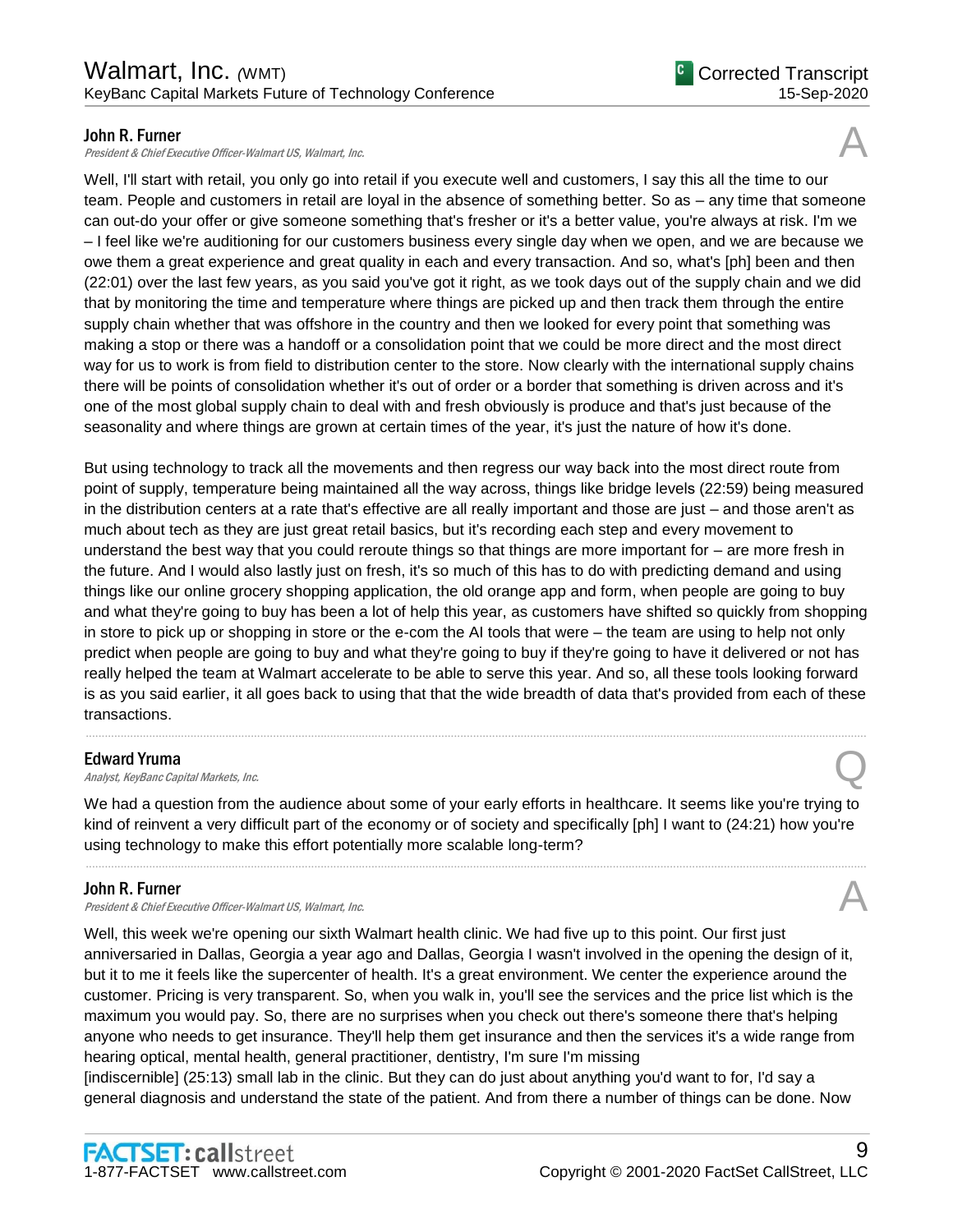# Walmart, Inc. *(*WMT) KeyBanc Capital Markets Future of Technology Conference

but if you look forward over the next few years and even this year, technology has really changed the way people are ministering care in general for the first half of this year, people all across the country went to the doctor last for a variety of reasons. So, I don't know that that means that they'll go more next year or there will be some catch-up or this is the new normal. But now things like Telehealth are way out and there are number of companies who are experimenting with AI as the way to help treat and diagnose patients. So, I think over the next few years it's going to be interesting to see how technology really changes the physical experience that we have had in healthcare for so long. And as you said earlier, we'll keep experimenting and innovating. We're learning a lot about healthcare with five clinics open that's enough to just really get our toe and understands how the business can work. But we definitely know there is a need. The early results in Dallas and couple of clinics after that, clearly to us pointed out that there is a need or a demand for access to quality care all across the country and these aren't big cities per se. They're great markets in in a mid-size suburbs, but in every one of those first locations I think the demand definitely tells us that Americans are looking for access to quality care and we think Walmart [indiscernible] (26:49) should be a part of that.

## Edward Yruma

Edward Yruma<br>Analyst, KeyBanc Capital Markets, Inc.  $\bigodot$ 

You know you mentioned in one of your previous answers about the use of AI in business. I guess kind of where do you use it and I know you [ph] fly for us (26:59) this concept of smart substitutions and how is that going? ......................................................................................................................................................................................................................................................

......................................................................................................................................................................................................................................................

# John R. Furner

**John R. Furner**<br>President & Chief Executive Officer-Walmart US, Walmart, Inc. And the comparation of the comparation of the chi

Yeah. It's going well. When a customer orders something for pickup in a store, the two things that they really want once they load the basket and check out is, they want the order to be full and they want the order to be on time. And I think that any way you look at it, the two big points of frustration is if you're late – or if you don't sell the order it's frustrating, especially if the customer is trying to build a recipe and they're looking for ingredients. So the way we use intelligence to try to predict what items would be the best substitute is working well because we're going through transactional data to look for satisfied customers and determining, if something's not going to be available, what would be an acceptable substitute for it. I'm all the way to the point where we're making suggestions at the end of the transaction based on the basket you buy. So, you can see some of the things when you shop in the app, you see them come into life. But the ability to predict this is really important for the customer because the customer who is trying to create a – I'd say create a recipe, if one of the key ingredient is not substituted well, it really makes for a – an experience that's full of friction and hurt someone's evening or someone's day.

So, over the next you know few quarters I think you'll see a lot of improvements for us as we continue to refine the customer experience and in predict. And this year it's been more than ever, with the pandemic and the way people are shopping after March and April when we had the significant number of out of stocks, I'm sure. It's always observable in-store when that happens. The substitutions became an even bigger part of the answer into the summer months as the stores recovered.

......................................................................................................................................................................................................................................................

**Edward Yruma**<br>Analyst, KeyBanc Capital Markets, Inc. Edward Yruma<br>Analyst, KeyBanc Capital Markets, Inc.  $\bigodot$ 

Got it. I think we're running out of time, but I do want to ask the final question which we've been asking all of our panelists. So, I guess, kind of what's the consumer mindset today you know kind of from a spending perspective, how open are there to spending, kind of what are their key priorities?

......................................................................................................................................................................................................................................................